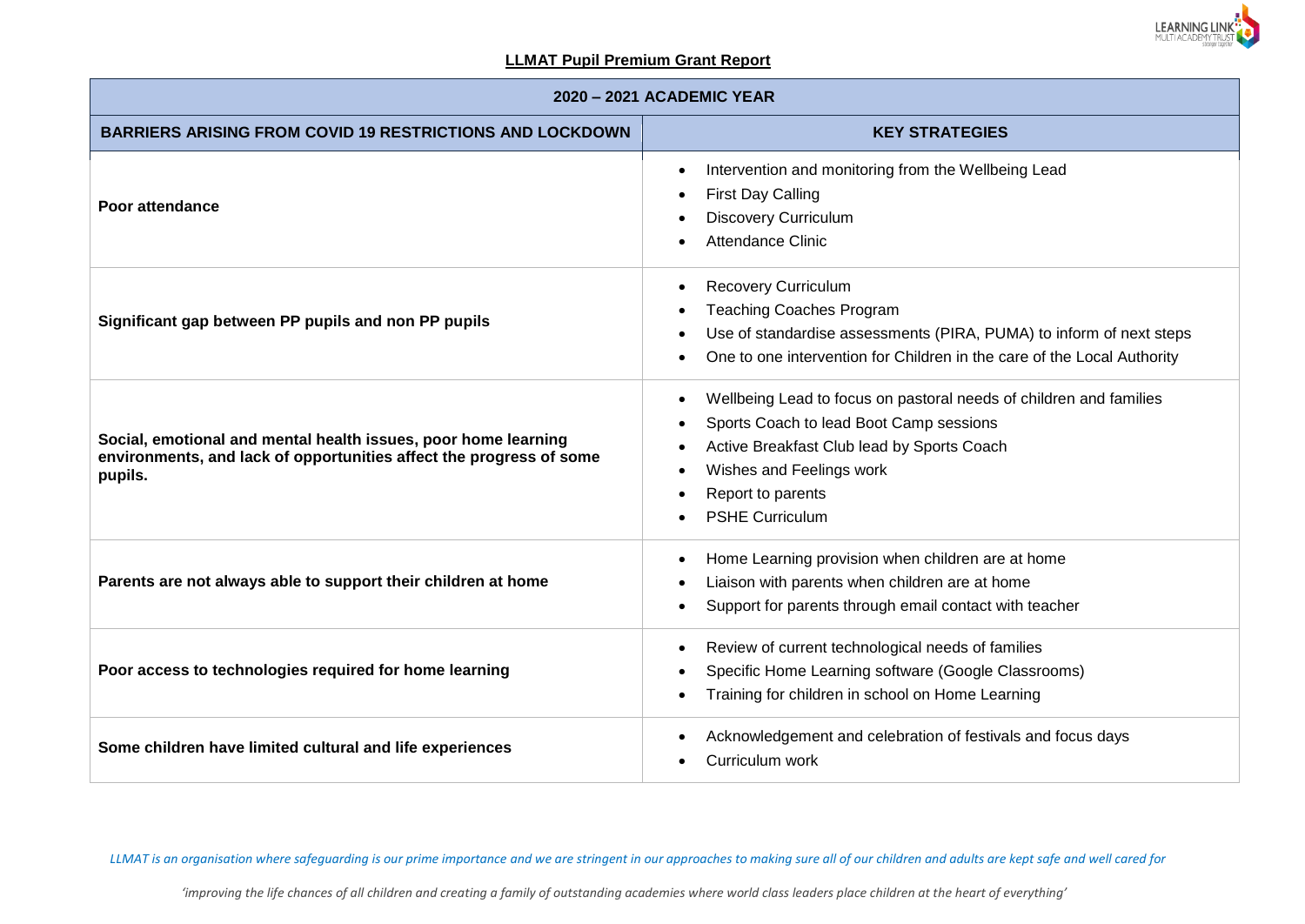

### **Pupil Premium spending 2020/21**

| <b>SUMMARY INFORMATION</b>                          |                |           |           |           |           |                                                   |              |             |           |           |           |           |                |           |              |
|-----------------------------------------------------|----------------|-----------|-----------|-----------|-----------|---------------------------------------------------|--------------|-------------|-----------|-----------|-----------|-----------|----------------|-----------|--------------|
| Number of pupils eligible for pupil premium:        |                |           |           |           |           | Amount of Pupil Premium Grant received:           |              |             |           |           |           |           |                |           |              |
| <b>EYFS</b>                                         | Y <sub>1</sub> | <b>Y2</b> | <b>Y3</b> | <b>Y4</b> | <b>Y5</b> | <b>Y6</b>                                         | <b>Total</b> | <b>EYFS</b> | <b>Y1</b> | <b>Y2</b> | <b>Y3</b> | <b>Y4</b> | Y <sub>5</sub> | <b>Y6</b> | <b>Total</b> |
| 13                                                  | 14             | 21        | 17        | 41        | 27        | 38                                                | 171          | £18140      | £21420    | £29680    | £22440    | £55400    | £35300         | £51140    | £235,760     |
| Date of most recent pupil premium review: Sept 2020 |                |           |           |           |           | Date of next pupil premium review: September 2021 |              |             |           |           |           |           |                |           |              |

## **STRATEGY STATEMENT**

Pupil Premium Grant (PPG) funding at Sledmere Primary will be used to support a range of initiatives and intervention programmes, all of which are highly effective and will impact positively on academic and wider outcomes for our Pupil Premium children. The grant will also aim to narrow the significant gap arisen from the COVID-19 lockdown. Additionally, we aim to introduce more innovative interventions in order to raise progress and attainment at our school. These include embedding the role of Teaching Coaches across school and using Communication Friendly Spaces to secure improved oracy for our children.

#### **Teaching**

Spending on improving teaching will include professional development, training and support for early career teachers and recruitment and retention. Ensuring an effective teacher is in front of every class, and that every teacher is supported to keep improving, is the key ingredient of a successful school and should rightly be the top priority for Pupil Premium spending.

#### **Targeted academic support**

Evidence consistently shows the positive impact that targeted academic support can have, including on those who are not making good progress across the spectrum of achievement. Considering how classroom teachers and teaching assistants can provide targeted academic support, including how to link structured one-to-one or small group intervention to classroom teaching, is a key component of an effective Pupil Premium strategy.

#### **Wider strategies**

Wider strategies relate to the most significant non-academic barriers to success in school, including attendance, behaviour and social and emotional support. While many barriers may be common between schools, it is also likely that the specific features of the community each school serves will affect spending in this category. Moreover, we will develop our attendance strategy further in order to reduce non COVID-19 related absences.

Our overall aims for this strategy are:

**To reduce attainment gap between the school's disadvantaged pupils and others nationally by 10 percentage points To raise the in-school attainment of both disadvantaged pupils and their peers so that all children reach at least national expectations**

*LLMAT is an organisation where safeguarding is our prime importance and we are stringent in our approaches to making sure all of our children and adults are kept safe and well cared for*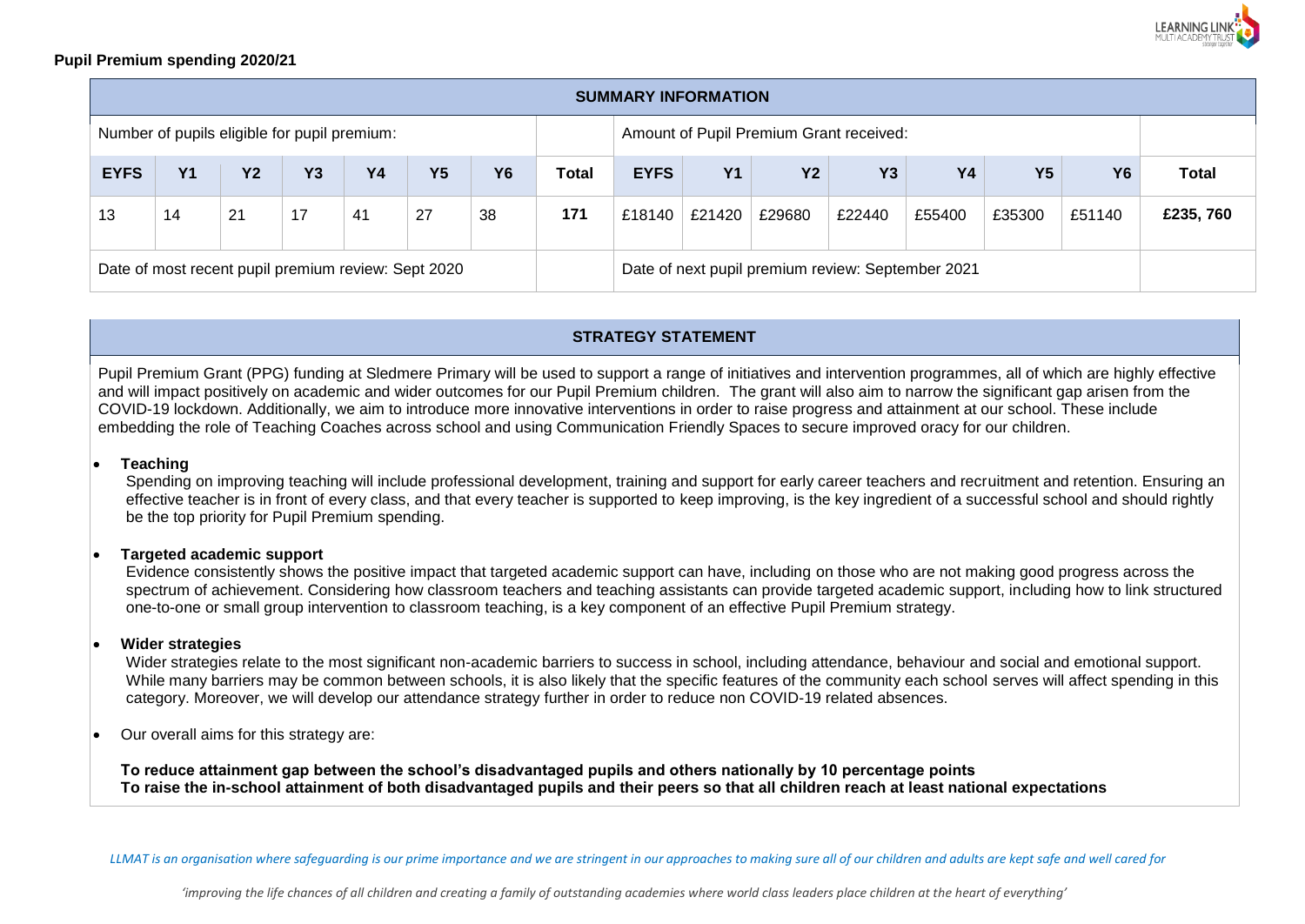

### **STRATEGY STATEMENT**

#### **Targets for Academic Support**

- To introduce an effective recovery Curriculum
- Additional staff support for phonics, reading and writing
- Extra 1:1 tuition for Looked After Children to narrow the gap
- Development of Home Learning provision to ensure no child is left behind
- Review and update of technologies used in school to deliver the curriculum
- Development of inquiry-based Discovery Curriculum
- Teaching Assistants to deliver the New Arrivals Induction Programme.
- Refinement of the assessment model using both formative and summative assessments to inform planning and teaching and meet every child's learning needs
- Vocabulary and language work with children who have English as an Additional Language
- Additional teaching support from experienced Leaders
- Support from Educational Psychologist for children with additional needs
- Digital maths intervention through Third Space Learning

#### **Wider Strategies**

- Attendance strategy lead by the Wellbeing Lead to reduce non COVID-19 related absence
- Parenting courses to help with development of the use of language at home
- Boot Camp delivered by the Sports Coach for children who require social emotional support
- Active Breakfast Club lead by the Sports Coach
- Increase engagement in Home Learning through a comprehensive Home Learning Strategy
- Focus on PSHE recovery curriculum to ensure wellbeing of all pupils
- Well Being Lead to ensure and build upon a strong parent partnership ethos.
- Improved pastoral provision through the role of the Wellbeing Lead
- Curriculum enrichment and out of hours school clubs
- Get Moving, 1:1 IEP work, mentoring, wishes and feelings work and morning 'Meet and Greet' sessions

#### **Assessment information**

*LLMAT is an organisation where safeguarding is our prime importance and we are stringent in our approaches to making sure all of our children and adults are kept safe and well cared for*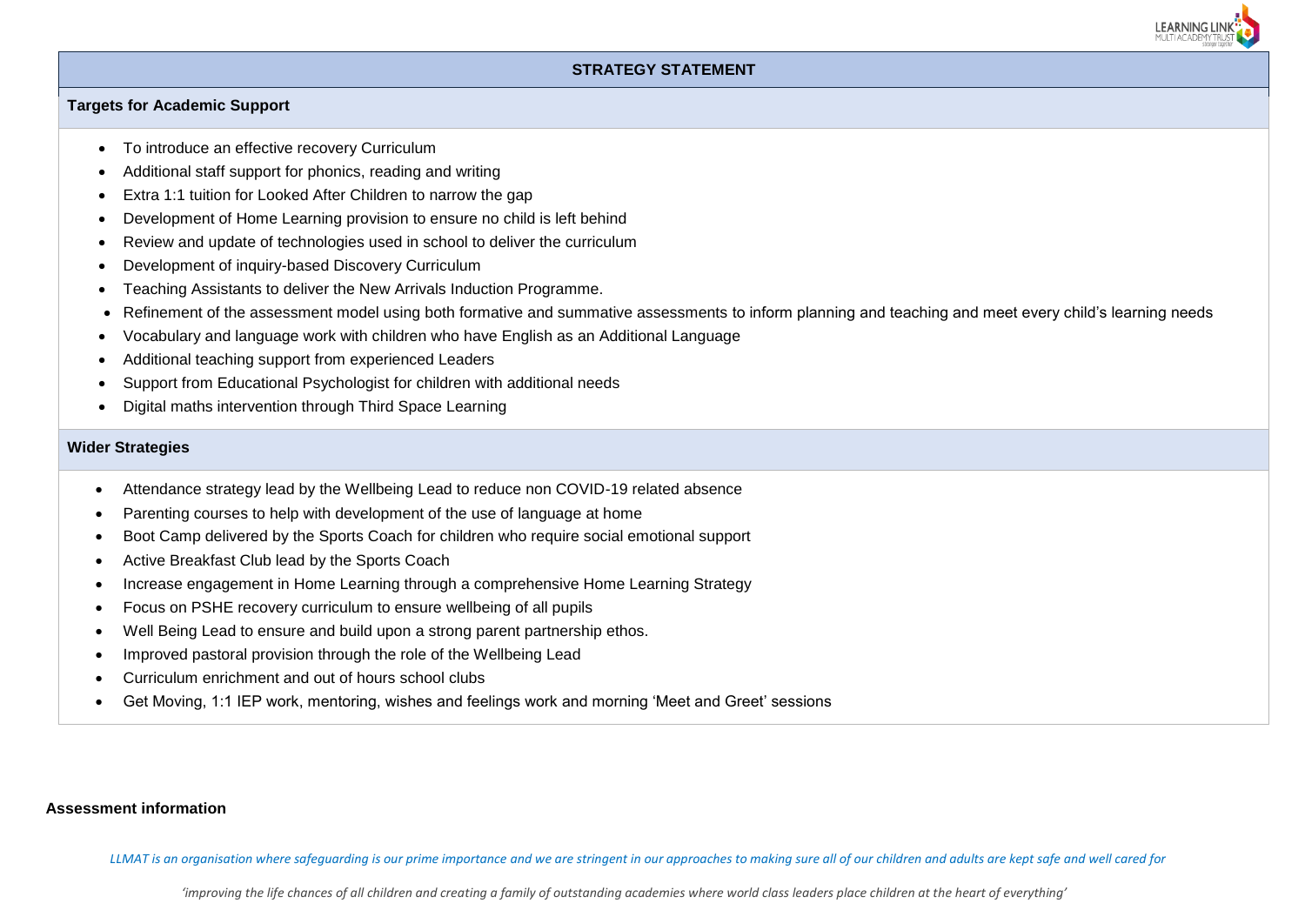|                                 |                                           |                                                   | stronger togeth                   |
|---------------------------------|-------------------------------------------|---------------------------------------------------|-----------------------------------|
| <b>EYFS</b>                     |                                           |                                                   |                                   |
|                                 | Pupils eligible for pupil<br>premium (PP) |                                                   | <b>Pupils not eligible for PP</b> |
| <b>EYFS</b>                     |                                           | <b>School Average</b>                             | <b>National average</b>           |
| Good level of development (GLD) |                                           |                                                   |                                   |
| Prime and Specific areas        |                                           |                                                   |                                   |
| Communication and Language      |                                           | No end of EYFS 2020 data due to Covid-19 Lockdown |                                   |
| Reading                         |                                           |                                                   |                                   |
| Writing                         |                                           |                                                   |                                   |
| Number                          |                                           |                                                   |                                   |
| Shape                           |                                           |                                                   |                                   |

LEARNING LINK<sup>T</sup>

| YEAR 1 PHONICS SCREENING CHECK                      |                                   |                         |  |  |  |  |  |
|-----------------------------------------------------|-----------------------------------|-------------------------|--|--|--|--|--|
| <b>Pupils eligible for PP</b>                       | <b>Pupils not eligible for PP</b> | <b>National average</b> |  |  |  |  |  |
| No end of Year 1 2020 data due to Covid-19 Lockdown |                                   |                         |  |  |  |  |  |

| <b>END OF KS1</b> |                               |                            |                         |  |  |  |  |
|-------------------|-------------------------------|----------------------------|-------------------------|--|--|--|--|
|                   | <b>Pupils eligible for PP</b> | Pupils not eligible for PP |                         |  |  |  |  |
|                   |                               | <b>School average</b>      | <b>National average</b> |  |  |  |  |

*LLMAT is an organisation where safeguarding is our prime importance and we are stringent in our approaches to making sure all of our children and adults are kept safe and well cared for*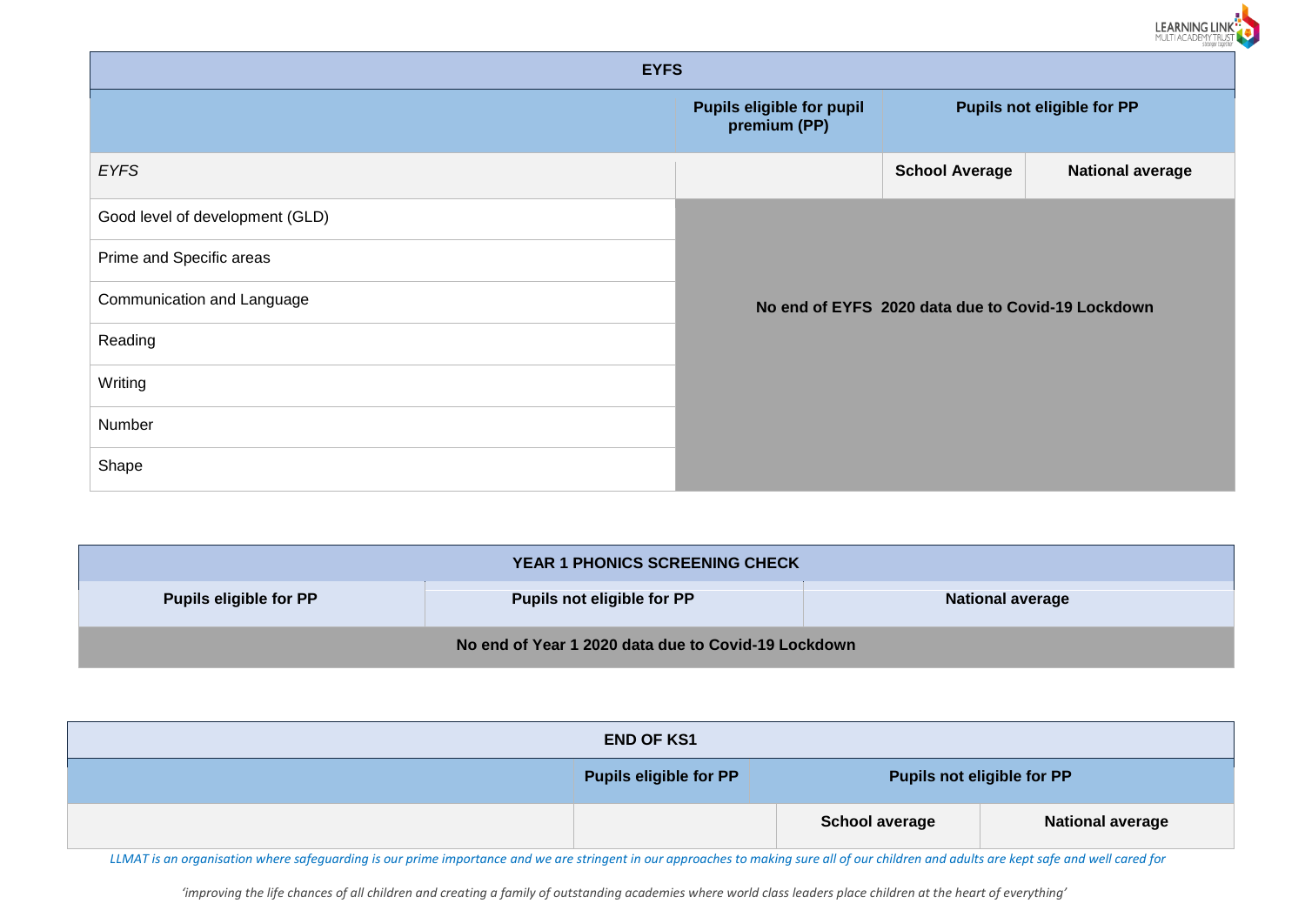|                                                                      |    |                                |    |                                                          |    | LEARNING LINK<br>MULTI ACADEMY TRUST |  |  |
|----------------------------------------------------------------------|----|--------------------------------|----|----------------------------------------------------------|----|--------------------------------------|--|--|
| <b>END OF KS1</b>                                                    |    |                                |    |                                                          |    |                                      |  |  |
|                                                                      | At | <b>Greater</b><br><b>Depth</b> | At | <b>Greater</b><br><b>Depth</b>                           | At | <b>Greater Depth</b>                 |  |  |
| % achieving expected standard or above in reading, writing and maths |    |                                |    |                                                          |    |                                      |  |  |
| % making expected progress in reading                                |    |                                |    | No end of Key Stage 1 2020 data due to Covid-19 Lockdown |    |                                      |  |  |
| % making expected progress in writing                                |    |                                |    |                                                          |    |                                      |  |  |
| % making expected progress in maths                                  |    |                                |    |                                                          |    |                                      |  |  |

| <b>END OF KS2</b>                                                    |                               |                                                          |                                   |                         |    |                         |  |
|----------------------------------------------------------------------|-------------------------------|----------------------------------------------------------|-----------------------------------|-------------------------|----|-------------------------|--|
|                                                                      | <b>Pupils eligible for PP</b> |                                                          | <b>Pupils not eligible for PP</b> |                         |    |                         |  |
|                                                                      |                               |                                                          | <b>School average</b>             |                         |    | <b>National average</b> |  |
|                                                                      | At                            | <b>Greater</b><br><b>Depth</b>                           | At                                | Greater<br><b>Depth</b> | At | <b>Greater Depth</b>    |  |
| % achieving expected standard or above in reading, writing and maths |                               |                                                          |                                   |                         |    |                         |  |
| % making expected progress in reading                                |                               | No end of Key Stage 2 2020 data due to Covid-19 Lockdown |                                   |                         |    |                         |  |
| % making expected progress in writing                                |                               |                                                          |                                   |                         |    |                         |  |
| % making expected progress in maths                                  |                               |                                                          |                                   |                         |    |                         |  |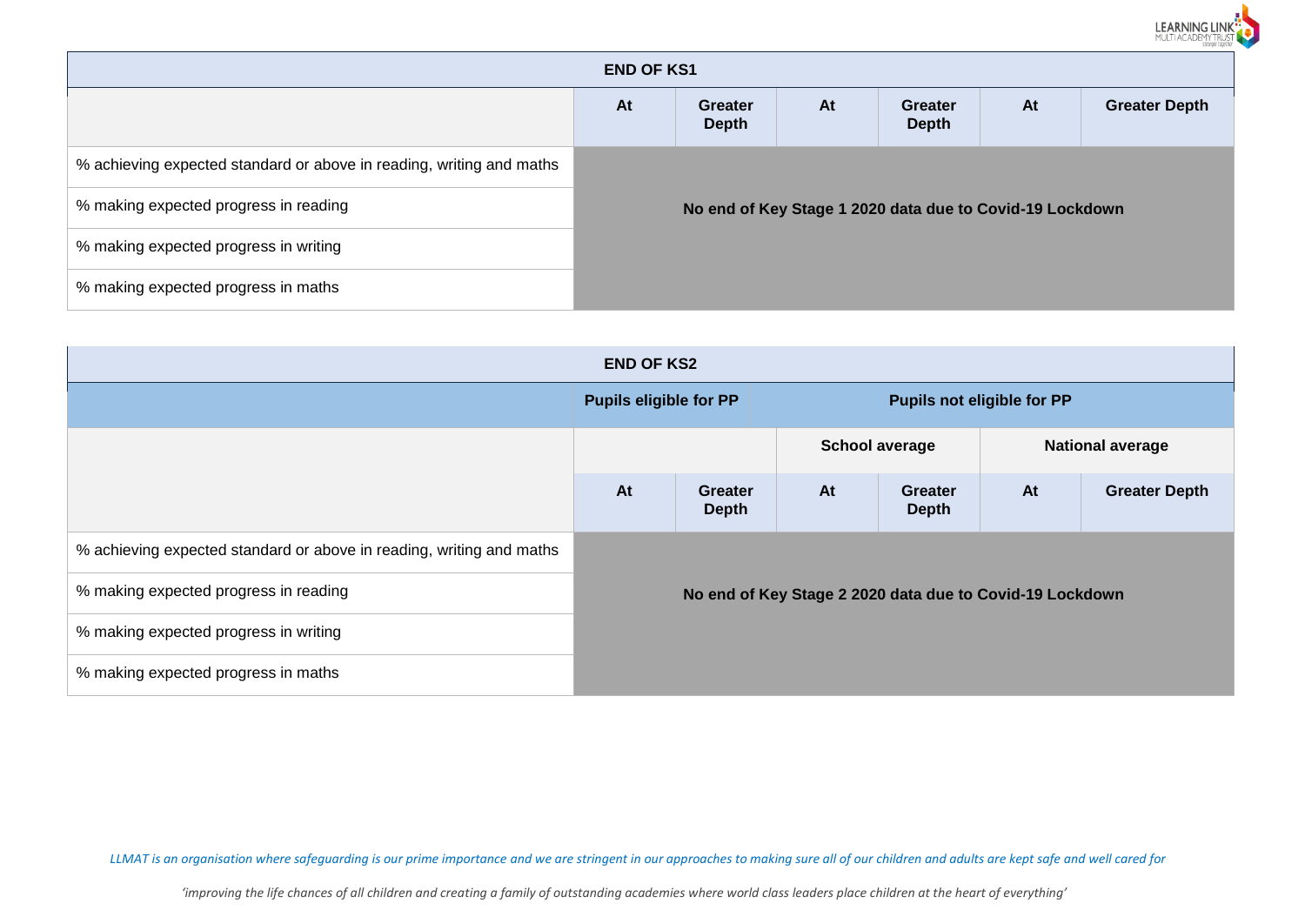

| <b>ATTENDANCE (NON COVID-19 RELATED)</b> |             |                |           |                               |     |                                   |           |     |                         |
|------------------------------------------|-------------|----------------|-----------|-------------------------------|-----|-----------------------------------|-----------|-----|-------------------------|
|                                          |             |                |           | <b>Pupils eligible for PP</b> |     | <b>Pupils not eligible for PP</b> |           |     |                         |
|                                          |             |                |           |                               |     |                                   |           |     | <b>National average</b> |
|                                          | <b>EYFS</b> | Y <sub>1</sub> | <b>Y2</b> | Y3                            | Y4  | <b>Y5</b>                         | <b>Y6</b> |     |                         |
| Attendance data                          | 91%         | 90%            | 92%       | 95%                           | 93% | 94%                               | 93%       | 95% | ---                     |

|    | <b>BARRIERS TO FUTURE ATTAINMENT</b>                                                                                                              |  |  |  |  |  |  |
|----|---------------------------------------------------------------------------------------------------------------------------------------------------|--|--|--|--|--|--|
|    | Academic barriers: (issues addressed in school such as low levels of literacy/maths)                                                              |  |  |  |  |  |  |
| A  | Age-related attainment is below average on-entry to school. This has been adversely impacted upon due to Lockdown.                                |  |  |  |  |  |  |
| B  | Some children on entry to school need further development in communication, vocabulary and receptive language.                                    |  |  |  |  |  |  |
| C. | Children need to develop resilience and independence to reach their full potential and be aspirational for their future.                          |  |  |  |  |  |  |
| D  | There are a high number of pupils that require additional support academically, in particular with mathematical understanding and reading widely. |  |  |  |  |  |  |

|    | <b>ADDITIONAL BARRIERS</b>                                                                                                  |  |  |  |  |  |  |
|----|-----------------------------------------------------------------------------------------------------------------------------|--|--|--|--|--|--|
|    | <b>External barriers:</b> (issues which require action outside school such as home learning environment and low attendance) |  |  |  |  |  |  |
| E. | Low attendance (Non COVID-19 related) for groups of children across the school is hindering their academic achievement.     |  |  |  |  |  |  |
| F. | There are a number of families who require additional support from outside agencies.                                        |  |  |  |  |  |  |
| G  | There are a significant number of children from deprived postcodes with English as an additional language.                  |  |  |  |  |  |  |
| H  | Children need opportunities for enrichment beyond the curriculum.                                                           |  |  |  |  |  |  |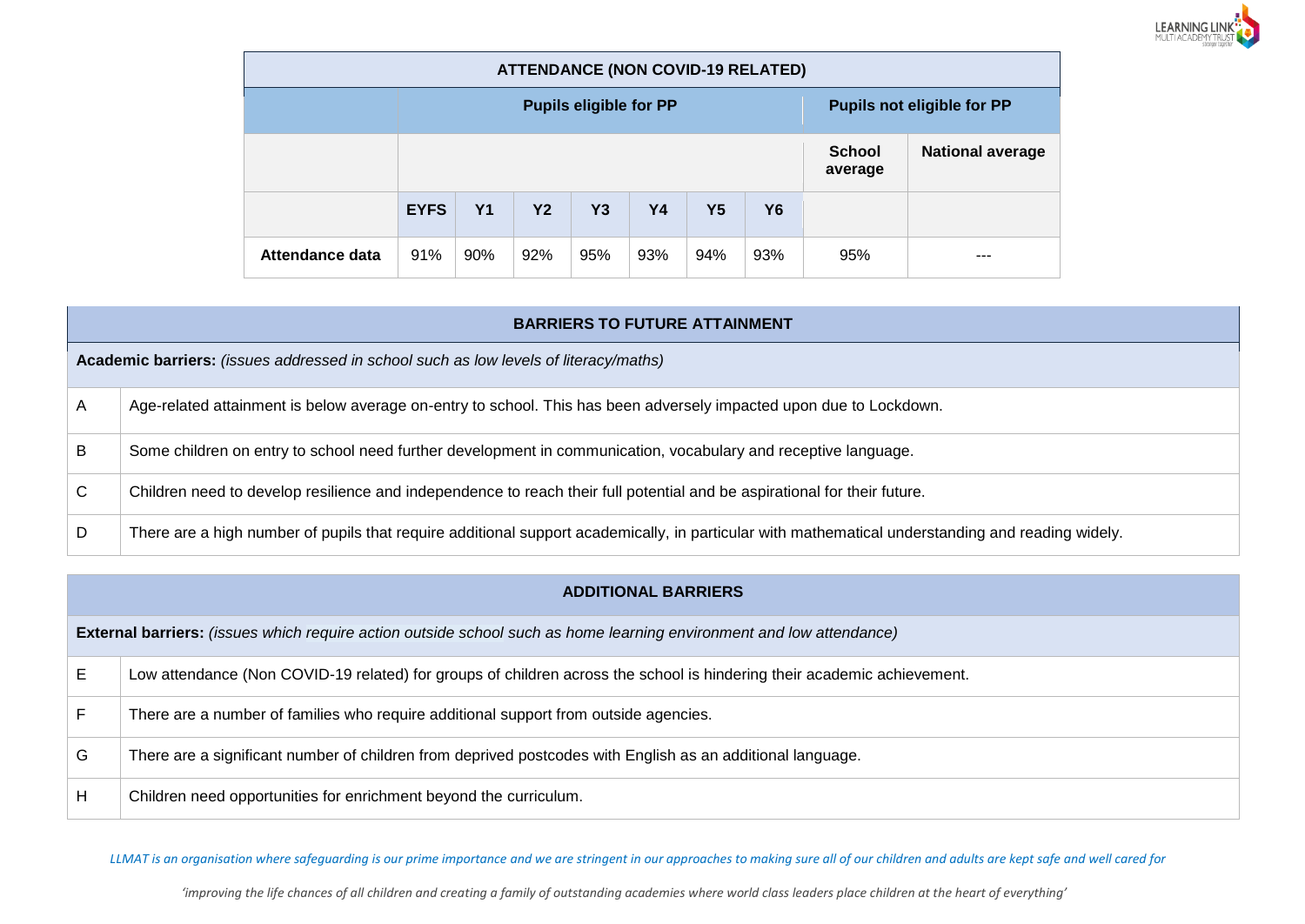

I Engagement in Home Learning has been poor.

|              | <b>INTENDED OUTCOMES</b>                                                               |                                                                                                                                                                                                                                                                                                                                               |  |  |  |  |  |
|--------------|----------------------------------------------------------------------------------------|-----------------------------------------------------------------------------------------------------------------------------------------------------------------------------------------------------------------------------------------------------------------------------------------------------------------------------------------------|--|--|--|--|--|
|              | <b>Specific outcomes</b>                                                               | Success criteria                                                                                                                                                                                                                                                                                                                              |  |  |  |  |  |
| A            | A higher proportion of children reach Age Related Expectations<br>$(ARE)$ .            | Data reflects a narrowing of the gap between PP and non PP groups in Reading,<br>$\bullet$<br>Writing and Maths.<br>• Pupils attaining Age Related Expectations<br>Recovery Curriculum to focus on narrowing the gap and wellbeing of pupils<br>$\bullet$<br>• Teaching Coaching approach ensures good quality teaching throughout the school |  |  |  |  |  |
| B            | Higher rates of progress for poor attaining PP pupils.                                 | PP pupils to make accelerated progress from their starting point.<br>Recovery Curriculum provision is matched to every child's needs                                                                                                                                                                                                          |  |  |  |  |  |
| $\mathsf{C}$ | To increase capacity for improved communication and language<br>throughout the school. | Children to develop curriculum vocabulary and language skills.<br>Children to improve reading and writing skills<br>$\bullet$<br>Reading skills taught through daily VIPERS<br>$\bullet$                                                                                                                                                      |  |  |  |  |  |
| D            | To develop children's social, emotional and mental well-being.                         | • Children come to school ready to learn.<br>Children are resilient and there is a reduction of behaviour incidents.<br>Children have increased opportunities to experience a wide range of activities and<br>$\bullet$<br>enrichment experiences.<br>• Wellbeing Lead supports the children who require it                                   |  |  |  |  |  |
| E            | To raise PP attendance to over 96%.                                                    | Non COVID-19 related absence decreases<br><b>First Day Calling decreases</b><br>Reduced persistent absence<br>$\bullet$                                                                                                                                                                                                                       |  |  |  |  |  |
| F            | To continue to support parents working with external agencies.                         | Children to receive appropriate support at home<br>$\bullet$<br>Parental engagement in Home Learning to increase through training and workshops<br>$\bullet$<br>Parents feel empowered to support children with all aspects relating to school.<br>$\bullet$<br>• Wellbeing Lead supports children and families                               |  |  |  |  |  |

*LLMAT is an organisation where safeguarding is our prime importance and we are stringent in our approaches to making sure all of our children and adults are kept safe and well cared for*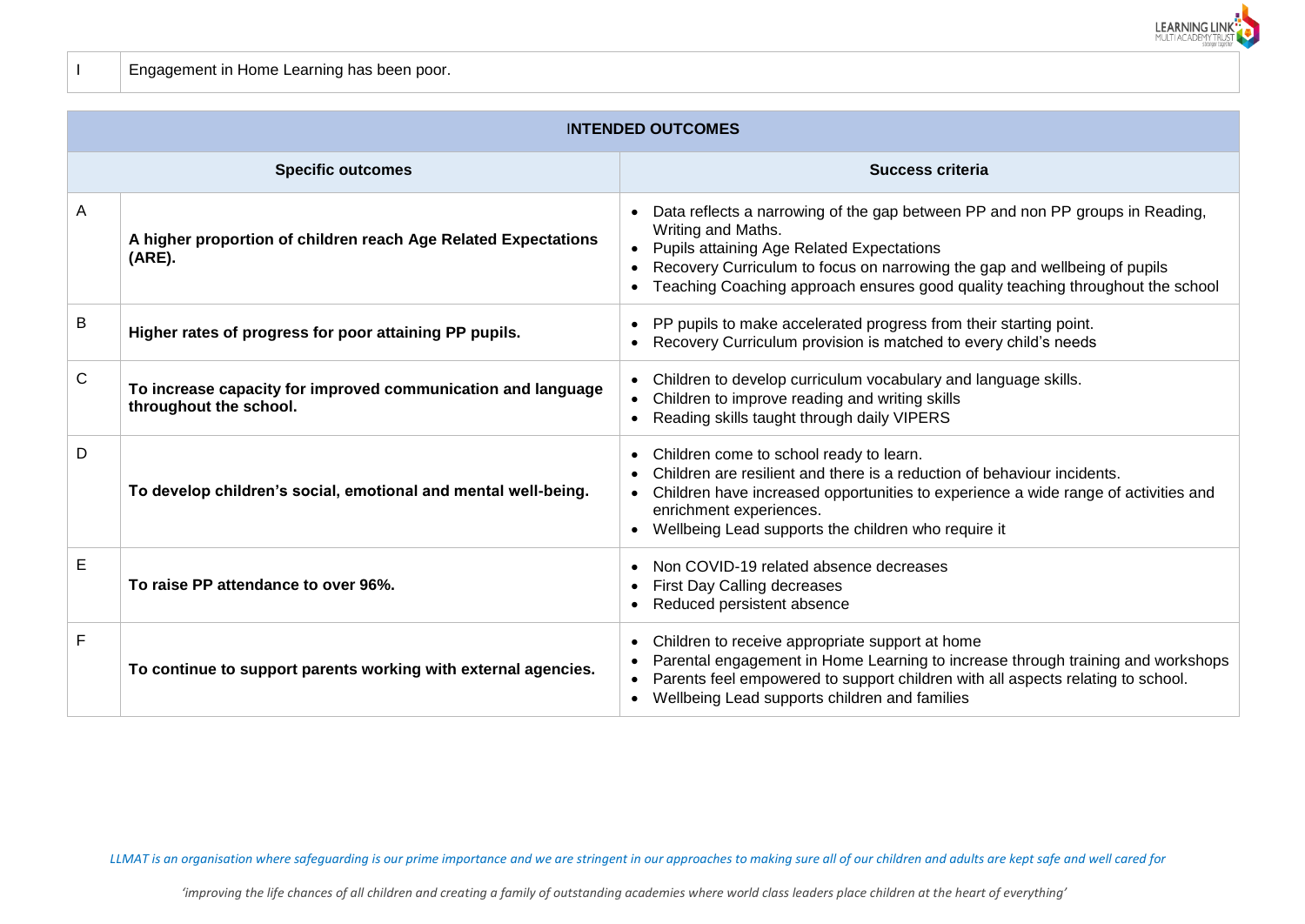

## **Planned expenditure for current academic year**

| <b>ACADEMIC YEAR</b>                                                                                                                                                   |                                                                                                                                                                                                                                                                                                                                                                                                                                                                                                                                                                                                                                                                                  |                                                                                                                                                        |                                                                                                                                                                   |                                                |                                                                                              |                                  |  |  |  |  |  |
|------------------------------------------------------------------------------------------------------------------------------------------------------------------------|----------------------------------------------------------------------------------------------------------------------------------------------------------------------------------------------------------------------------------------------------------------------------------------------------------------------------------------------------------------------------------------------------------------------------------------------------------------------------------------------------------------------------------------------------------------------------------------------------------------------------------------------------------------------------------|--------------------------------------------------------------------------------------------------------------------------------------------------------|-------------------------------------------------------------------------------------------------------------------------------------------------------------------|------------------------------------------------|----------------------------------------------------------------------------------------------|----------------------------------|--|--|--|--|--|
|                                                                                                                                                                        | Quality of teaching for all                                                                                                                                                                                                                                                                                                                                                                                                                                                                                                                                                                                                                                                      |                                                                                                                                                        |                                                                                                                                                                   |                                                |                                                                                              |                                  |  |  |  |  |  |
| <b>Action</b>                                                                                                                                                          | Intended outcome                                                                                                                                                                                                                                                                                                                                                                                                                                                                                                                                                                                                                                                                 | What's the evidence<br>and rationale for this<br>choice?                                                                                               | How will you make<br>sure it's<br>implemented well?                                                                                                               | <b>Staff lead</b>                              | How will you<br>measure<br>success?                                                          | When will<br>you review<br>this? |  |  |  |  |  |
| A) To raise the<br>quality of<br><b>Teaching and</b><br><b>Learning to</b><br>outstanding<br>through the<br>continuation of<br>the Teaching<br><b>Coaching Program</b> | Secure classroom routines in place<br>create a positive learning culture<br>Teachers have easy access to data<br>Teachers collaborate regularly to<br>learn about effective instruction and<br>students' progress<br>Staff hold collaborative meetings and<br>expectations for data use are clearly<br>communicated and implemented<br>Ongoing professional development<br>on data use is provided ensuring<br>matched learning.<br>Classroom observations ensure<br>teachers are adjusting instruction<br>based on assessment results.<br>Provide real time feedback to<br>teachers individually and to<br>collaborative teams, as needed, to<br>ensure continuous improvement. | Evidence suggesting<br>teachers spend less than<br>10 percent of their time<br>observing, training,<br>coaching, or providing<br>feedback to teachers. | <b>Dedicated Teaching</b><br>Coach time<br><b>Weekly Data</b><br>Meetings<br>Data from<br>assessments<br>Exemplars to be<br>created<br><b>Lesson Observations</b> | Teaching<br>Coaches<br>All staff<br><b>SLT</b> | <b>Weekly Review</b><br>Meetings impact data<br><b>Assessment Data</b><br><b>Pupil Views</b> | <b>July 2021</b>                 |  |  |  |  |  |
|                                                                                                                                                                        |                                                                                                                                                                                                                                                                                                                                                                                                                                                                                                                                                                                                                                                                                  |                                                                                                                                                        |                                                                                                                                                                   |                                                |                                                                                              |                                  |  |  |  |  |  |

*LLMAT is an organisation where safeguarding is our prime importance and we are stringent in our approaches to making sure all of our children and adults are kept safe and well cared for*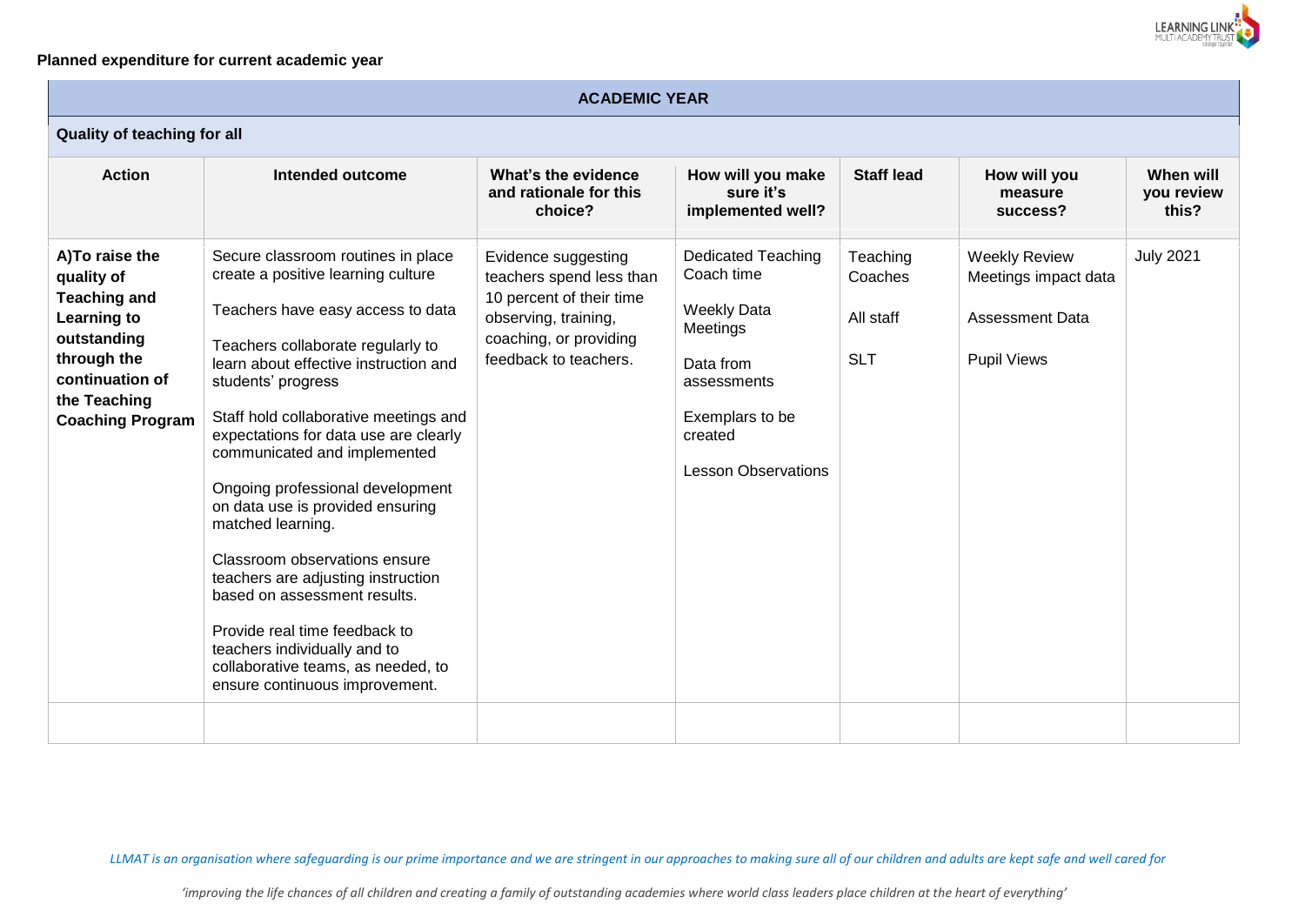

| A) Raise<br>attainment and | Better reading outcomes from                  | Monitoring has                                        | <b>Phonics Workshops</b>    | <b>Phonics Lead</b> | Half termly | <b>July 2021</b> |
|----------------------------|-----------------------------------------------|-------------------------------------------------------|-----------------------------|---------------------|-------------|------------------|
| progress in                | teacher assessments                           | demonstrated an<br>increased need to match            | <b>Phonics Training for</b> |                     |             |                  |
| <b>Reading and</b>         |                                               | Learning to individual                                | all staff                   | English Lead        |             |                  |
| Phonics.                   | Children reading more often                   | pupils needs in a more                                |                             |                     |             |                  |
|                            |                                               | personal way.                                         | Review of Phonics           | Assistant           |             |                  |
|                            | Children progressing through the              |                                                       | Groupings                   | Head                |             |                  |
|                            | Rainbow Reading Scheme                        |                                                       |                             |                     |             |                  |
|                            |                                               | The evidence from the                                 | <b>Target Readers</b>       | <b>SLT</b>          |             |                  |
|                            | Children develop good phonic                  | EEF suggests that<br>children benefit from a          | Celebration of              |                     |             |                  |
|                            | knowledge                                     | balanced approach to                                  | reading across the          |                     |             |                  |
|                            | VIPERS is embedded as a reading               | literacy that includes a                              | school                      |                     |             |                  |
|                            | strategy across KS1 and KS2                   | range of approaches. The                              |                             |                     |             |                  |
|                            |                                               | emphasis of the different                             | View of reading             |                     |             |                  |
|                            | In reading we will ensure that:               | approaches will shift as                              | during pupil                |                     |             |                  |
|                            | Class reading books bought which              | children progress;                                    | interviews                  |                     |             |                  |
|                            | link to themes and curriculum.                | effective diagnosis can                               |                             |                     |             |                  |
|                            |                                               | help to identify priorities                           |                             |                     |             |                  |
|                            | Children are introduced to                    | and focus teaching to<br>ensure that it is efficient. |                             |                     |             |                  |
|                            | challenging texts and incentivised to<br>read | Some of the most                                      |                             |                     |             |                  |
|                            | them.                                         | promising approaches                                  |                             |                     |             |                  |
|                            |                                               | that emerge from the                                  |                             |                     |             |                  |
|                            | Reading records show that focused             | evidence so far include:                              |                             |                     |             |                  |
|                            | guided reading is                             |                                                       |                             |                     |             |                  |
|                            | occurring daily for PP pupils.                | Oral language                                         |                             |                     |             |                  |
|                            |                                               | interventions which focus                             |                             |                     |             |                  |
|                            | G&T PP pupils are receiving a                 | on spoken language and                                |                             |                     |             |                  |
|                            | challenging level of texts to                 | verbal interaction in the                             |                             |                     |             |                  |
|                            | read - pupil feedback/reading<br>records.     | classroom appear to<br>benefit all pupils. Some       |                             |                     |             |                  |
|                            |                                               | studies show slightly                                 |                             |                     |             |                  |
|                            | BRP/Intervention records for PP               | larger effects for younger                            |                             |                     |             |                  |
|                            | pupils                                        | children and pupils from                              |                             |                     |             |                  |
|                            |                                               | disadvantaged                                         |                             |                     |             |                  |
|                            |                                               | backgrounds.                                          |                             |                     |             |                  |
|                            |                                               | Phonics approaches - as                               |                             |                     |             |                  |
|                            |                                               | part of a balanced<br>approached - have been          |                             |                     |             |                  |
|                            |                                               | found to be effective in                              |                             |                     |             |                  |
|                            |                                               | supporting younger pupils                             |                             |                     |             |                  |
|                            |                                               |                                                       |                             |                     |             |                  |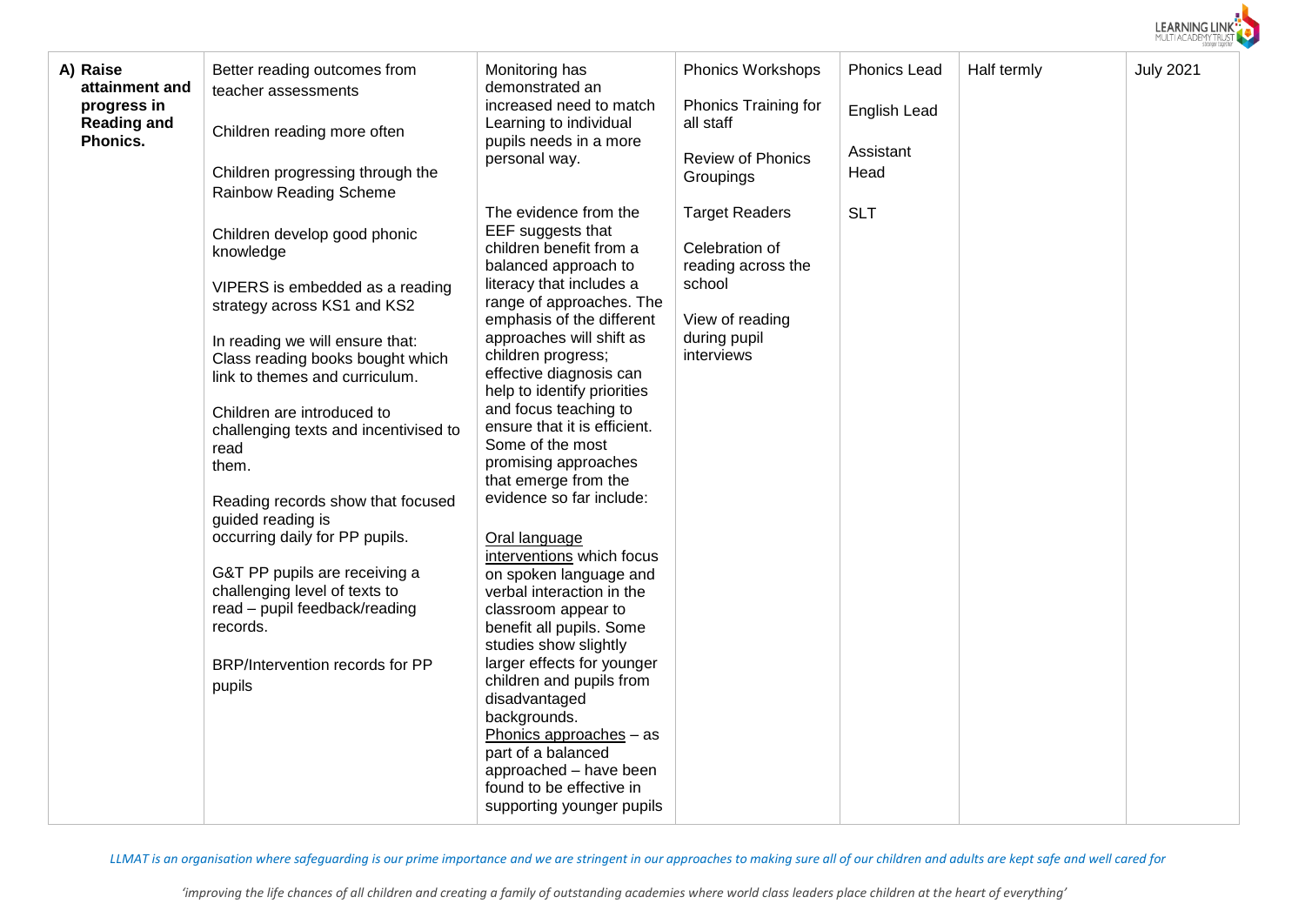

|                                                                                                                                  |                                                                                                                                                                                                                                                                   | (4-7 year olds) to learn to<br>read.<br>Reading comprehension<br>strategies focus on<br>learners' understanding of<br>the text. They teach a<br>range of techniques that<br>enable pupils to<br>comprehend the meaning<br>of what is written, such as<br>inferring the meaning from<br>context, summarising or<br>identifying key points,<br>using graphic or semantic<br>organisers, developing<br>questioning strategies,<br>and monitoring their own<br>comprehension and<br>identifying difficulties<br>themselves. |                                                                                                                                                                                                                                                                                                                                  |                                      |        |                  |
|----------------------------------------------------------------------------------------------------------------------------------|-------------------------------------------------------------------------------------------------------------------------------------------------------------------------------------------------------------------------------------------------------------------|-------------------------------------------------------------------------------------------------------------------------------------------------------------------------------------------------------------------------------------------------------------------------------------------------------------------------------------------------------------------------------------------------------------------------------------------------------------------------------------------------------------------------|----------------------------------------------------------------------------------------------------------------------------------------------------------------------------------------------------------------------------------------------------------------------------------------------------------------------------------|--------------------------------------|--------|------------------|
| A) A higher<br>proportion of<br><b>Pupil Premium</b><br>Children reach<br><b>Age Related</b><br><b>Expectations</b><br>$(ARE)$ . | Staff fully skilled to deliver high<br>quality teaching, boosters and<br>interventions<br><b>Teaching Coaches Program</b><br>implemented.<br>Interventions are evidence based,<br>time limited and show impact through<br>baseline and evaluation<br>assessments. | Sutton Trust research<br>shows that interventions<br>with high quality staff are<br>effective in boosting pupil<br>progress.                                                                                                                                                                                                                                                                                                                                                                                            | <b>Weekly Data</b><br>Meetings (WDM) -<br>Assessment lead<br>Formative and<br>Summative<br>assessment<br>opportunities inform<br><b>Weekly Data</b><br>Meetings.<br>Termly data analysis<br><b>Pupil Progress</b><br>meetings will discuss<br>target pupils and<br>interventions.<br><b>Discovery Curriculum</b><br>implemented. | Head<br>PP<br><b>SLT</b><br>Teachers | Termly | <b>July 2021</b> |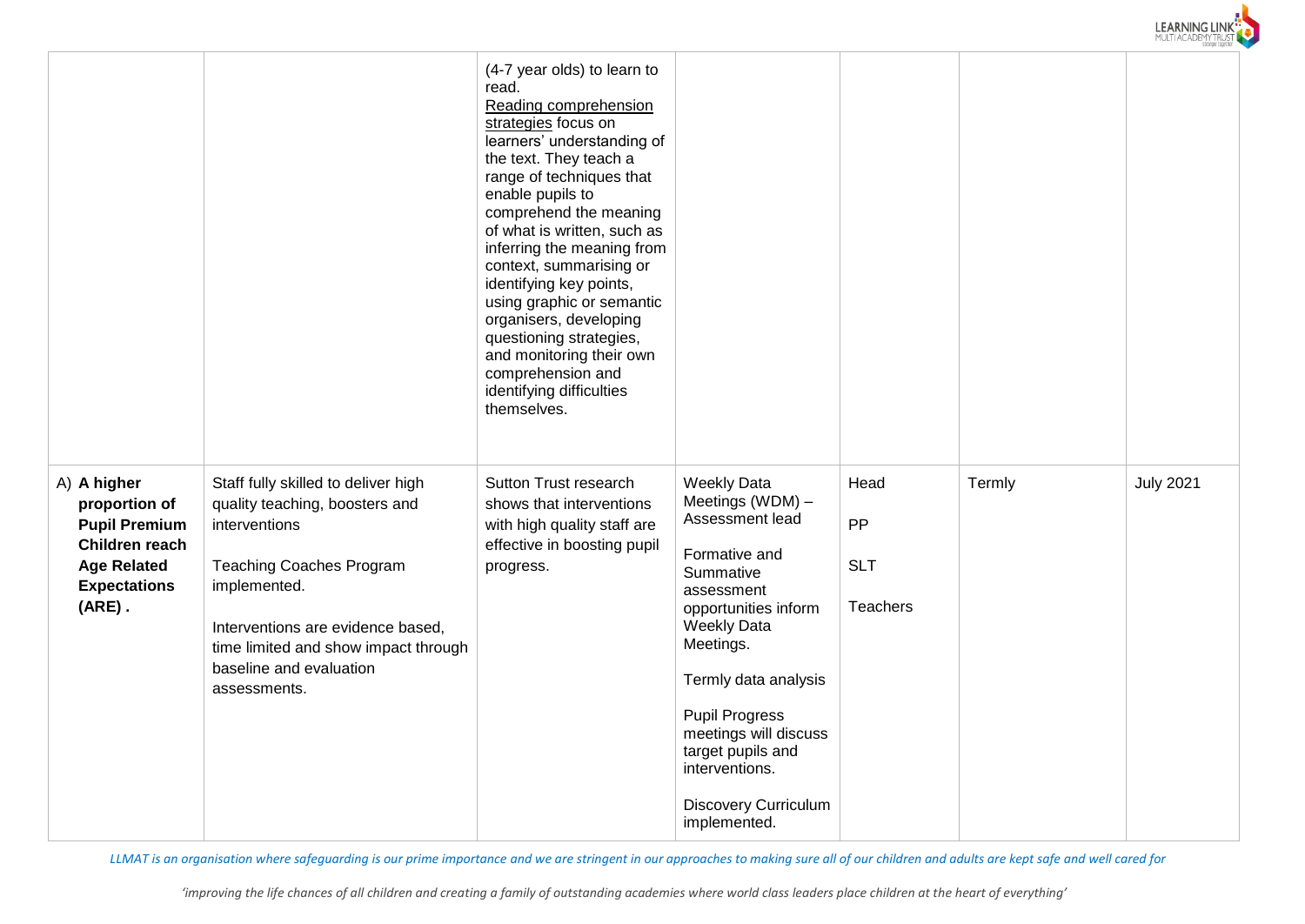

| B) Higher rates of<br>progress for<br>poor attaining<br>PP pupils. | Effective feedback for children and<br>staff<br>Quality marking<br>Staff run effective interventions in<br>areas of need for identified children | Research shows that<br>quality feedback can<br>enable children to make<br>additional progress.<br>Pupil progress can be<br>boosted by 3-5 months<br>when Teaching Assistants<br>deliver evidence based<br>interventions in which<br>they are trained and<br>experienced. | <b>Book Trawls show</b><br>effective marking<br>Use of appropriate<br>assessment methods<br>(i.e.: exit tickets, one<br>question quiz and<br>multiple choice tests)<br><b>Pupil Progress</b><br>meetings<br>demonstrate that<br>children are making<br>at least expected<br>progress<br>Termly data analysis<br>Teaching coaches<br>feedback weekly to<br>staff | <b>SLT</b><br><b>SENDCo</b><br>Inclusion<br>Manager<br>Teaching<br>Coach<br><b>Class</b><br><b>Teachers</b> | Termly<br>Termly<br>Weekly       | <b>July 2021</b>                 |
|--------------------------------------------------------------------|--------------------------------------------------------------------------------------------------------------------------------------------------|--------------------------------------------------------------------------------------------------------------------------------------------------------------------------------------------------------------------------------------------------------------------------|-----------------------------------------------------------------------------------------------------------------------------------------------------------------------------------------------------------------------------------------------------------------------------------------------------------------------------------------------------------------|-------------------------------------------------------------------------------------------------------------|----------------------------------|----------------------------------|
| <b>Total budgeted cost:</b>                                        |                                                                                                                                                  |                                                                                                                                                                                                                                                                          |                                                                                                                                                                                                                                                                                                                                                                 |                                                                                                             |                                  |                                  |
|                                                                    |                                                                                                                                                  | <b>Targeted support</b>                                                                                                                                                                                                                                                  |                                                                                                                                                                                                                                                                                                                                                                 |                                                                                                             |                                  |                                  |
| <b>Action</b>                                                      | <b>Intended outcome</b>                                                                                                                          | What's the evidence<br>and rationale for this<br>choice?                                                                                                                                                                                                                 | How will you make<br>sure it's<br>implemented well?                                                                                                                                                                                                                                                                                                             | <b>Staff lead</b>                                                                                           | How will you<br>measure success? | When will<br>you review<br>this? |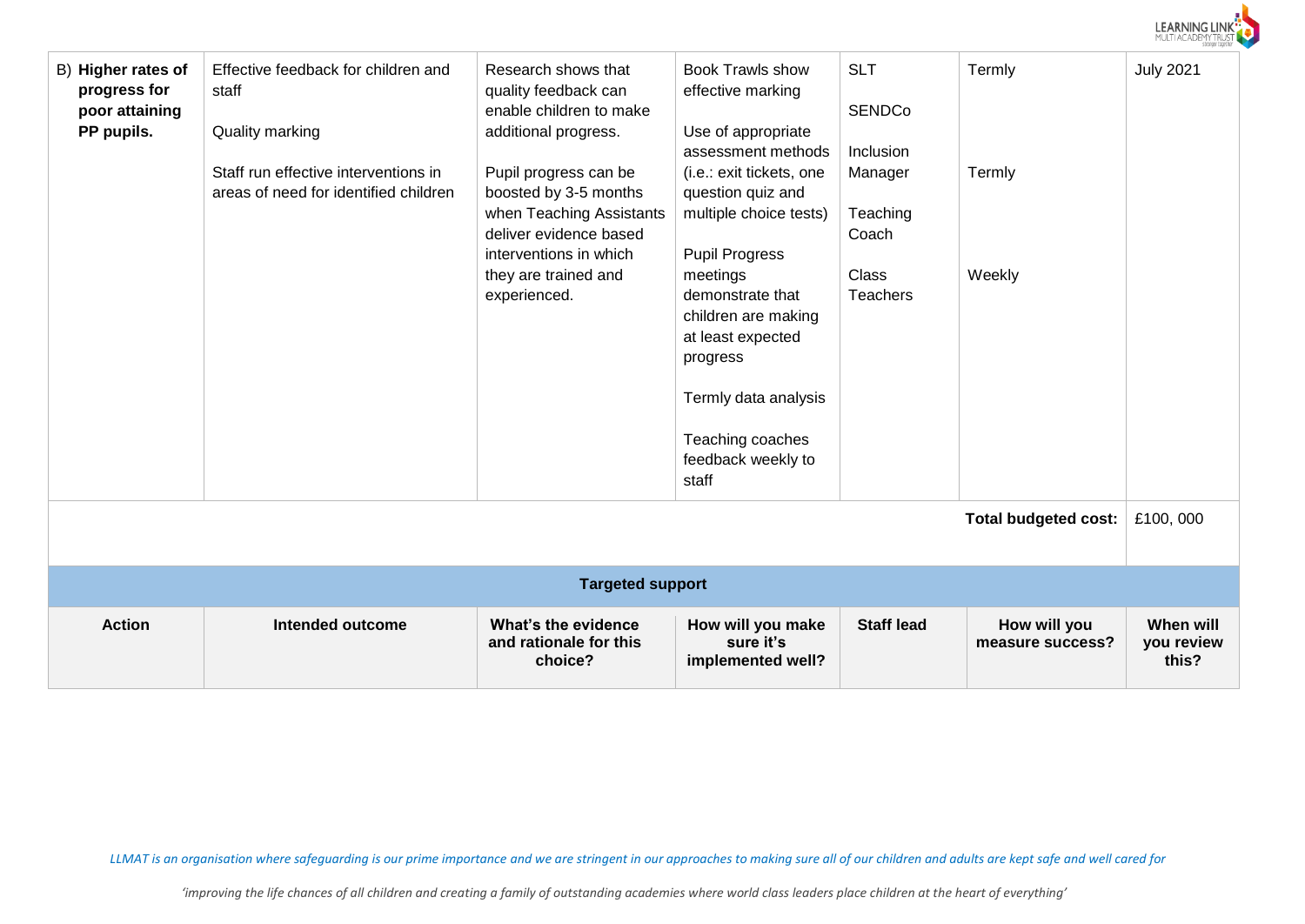

| C)To continue to<br>increase capacity<br>for improved<br>communication<br>and language<br>throughout the<br>school. | <b>Communication Friendly Classrooms</b><br>Classroom encourages curriculum<br>conversation<br>Positive engagement of all children | Children to develop<br>speaking and listening<br>skills show boosted<br>progress with regards to<br>reading and writing skills.<br>EAL pupils received<br>specific support and made<br>good progress in<br>language acquisition and<br>development. | <b>Teaching Coaches'</b><br>feedback<br><b>Lesson Observations</b><br><b>Pupil Views</b>                                                                    | All staff                                                                     | Termly | <b>July 2021</b> |
|---------------------------------------------------------------------------------------------------------------------|------------------------------------------------------------------------------------------------------------------------------------|-----------------------------------------------------------------------------------------------------------------------------------------------------------------------------------------------------------------------------------------------------|-------------------------------------------------------------------------------------------------------------------------------------------------------------|-------------------------------------------------------------------------------|--------|------------------|
| D) To continue to<br>develop children's<br>social, emotional<br>and mental<br>wellbeing.                            | Peer Mediators Program<br>Wishes and Feelings work by<br><b>Wellbeing Lead</b><br>Nurturing interventions ran by PSHE<br>Lead      | Research indicates and<br>emotionally resilient<br>children are ready to learn<br>and make good progress.                                                                                                                                           | Feedback from staff<br>and pupils<br>Parent<br>Questionnaires<br><b>Pupil Progress</b><br>meetings<br>Feedback from<br>children during<br>Lifestyle Surveys | <b>SENDCO</b><br><b>PSHE Lead</b><br>Wellbeing<br>Lead                        | Termly | <b>July 2021</b> |
| E) To raise PP<br>attendance to over<br>96% (Non-COVID-<br>19 related).                                             | Attendance Clinics for those at risk of<br>poor attendance<br><b>Subsidised Breakfast Club</b>                                     | Recent monitoring of<br>attendance of Pupil<br>Premium children shows<br>that attendance is<br>currently at 92% below<br>the target of 96%                                                                                                          | Attendance Clinic<br>invites decrease<br>Parental<br>engagement<br>increases<br>Wellbeing Lead to<br>monitor attendance                                     | Head<br><b>SLT</b><br>Wellbeing<br>Lead<br>Inclusion<br>Manager<br><b>DSL</b> | Termly | <b>July 2021</b> |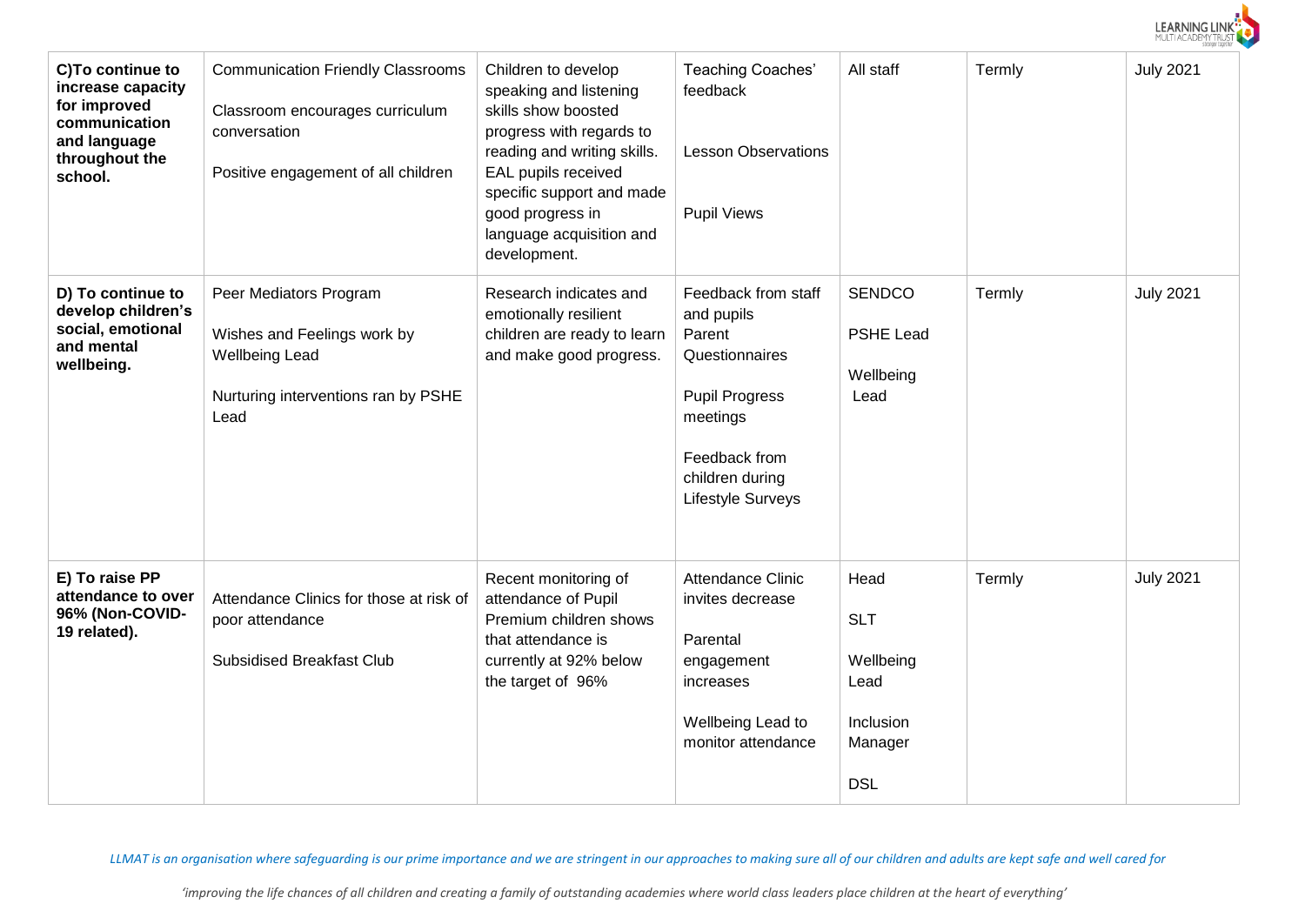

| F) To continue to<br>support parents<br>working with<br>external agencies. | Inspire Workshops<br>School Nurse Drop Ins<br><b>Induction Meetings -Positive</b><br>feedback<br>Work with external agencies to<br>access programs such as the<br><b>Positive Parenting Program</b><br>Early Help Assessments for families<br>in needs. | Many families require<br>support from external<br>services and need<br>support to access these<br>services. | Feedback from<br>parents<br>Questionnaires       | <b>SLT</b><br><b>DSL</b> | <b>Half Termly</b>                  | <b>July 2020</b>                 |  |  |
|----------------------------------------------------------------------------|---------------------------------------------------------------------------------------------------------------------------------------------------------------------------------------------------------------------------------------------------------|-------------------------------------------------------------------------------------------------------------|--------------------------------------------------|--------------------------|-------------------------------------|----------------------------------|--|--|
|                                                                            |                                                                                                                                                                                                                                                         |                                                                                                             |                                                  |                          | Total budgeted cost:                | £78000                           |  |  |
| <b>Wider Strategies</b>                                                    |                                                                                                                                                                                                                                                         |                                                                                                             |                                                  |                          |                                     |                                  |  |  |
| <b>Action</b>                                                              | Intended outcome                                                                                                                                                                                                                                        | What's the evidence<br>and rationale for this<br>choice?                                                    | How will you make sure<br>it's implemented well? | <b>Staff</b><br>lead     | How will you<br>measure<br>success? | When will<br>you review<br>this? |  |  |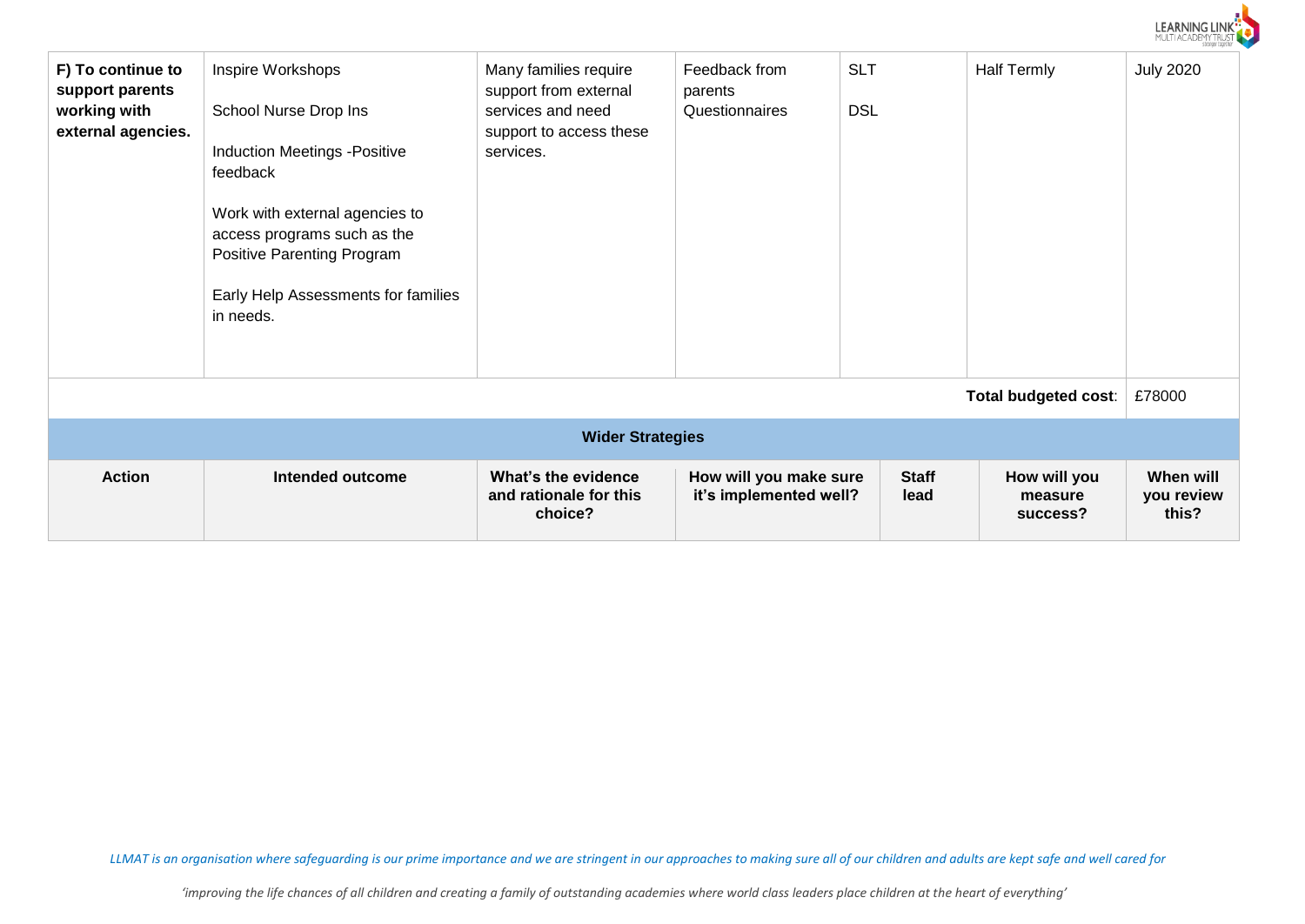

| <b>Children</b><br>accessing<br>learning using<br>current<br>technologies.                        | Update ICT within the school<br>Children able to use ICT as a<br>teaching tool<br>Children able to confidently access<br>Google Classroom during any future<br>Lockdown or school closure. | I.T allows staff and pupils<br>to work efficiently and<br>maintain current systems.<br>Use of I.T has been<br>demonstrated as a<br>valuable tool for learning.<br>Studies consistently find<br>that digital technology is<br>associated with moderate<br>learning gains: on<br>average, an additional<br>four months' progress<br>(Sutton Trust) | Weekly I.T support<br>ICT updated<br>I.T Co-Ordinator to keep<br>track of issues and use of<br>I.T as a teaching and<br>learning resource                                                           | I.T Lead                                                  | Yearly             | <b>July 2021</b> |
|---------------------------------------------------------------------------------------------------|--------------------------------------------------------------------------------------------------------------------------------------------------------------------------------------------|--------------------------------------------------------------------------------------------------------------------------------------------------------------------------------------------------------------------------------------------------------------------------------------------------------------------------------------------------|-----------------------------------------------------------------------------------------------------------------------------------------------------------------------------------------------------|-----------------------------------------------------------|--------------------|------------------|
| Develop and<br>implement a<br>comprehensive<br><b>Home Learning</b><br><b>Strategy</b>            | All children accessing learning from<br>home during any school closure<br>Parents able to support children with<br>any Home Learning Needs                                                 | Two large scale studies<br>suggested that increasing<br>parental engagement in<br>primary and secondary<br>schools had on average<br>two to three months'<br>positive impact. (EEF)                                                                                                                                                              | Staff Training on new<br>software<br>Pupils taught on new<br>software as part of the<br>curriculum<br>Parent Workshops on<br>Home Learning<br>Technology used at school<br>complements ICT at home. | <b>SLT</b><br><b>ICT Lead</b><br>Class<br><b>Teachers</b> | <b>Half Termly</b> | February<br>2021 |
| To continue to<br>develop parent<br>partnership and<br>collaborative<br>working within<br>school. | Parent Family Support Worker to<br>work with parents who have English<br>as an Additional Language<br>Increased uptake of Inspire<br>Workshops                                             | 33% of the pupils of<br>Sledmere have English as<br>an Additional Language<br>and Parents are First<br>Generation Immigrants.                                                                                                                                                                                                                    | Parental uptake of Inspire<br>Workshops<br>Attendance of EAL parents<br>to events<br>Parental questionnaires                                                                                        | Family<br>Support<br>Worker<br>Inclusion<br>Manager       | Half termly        | <b>July 2021</b> |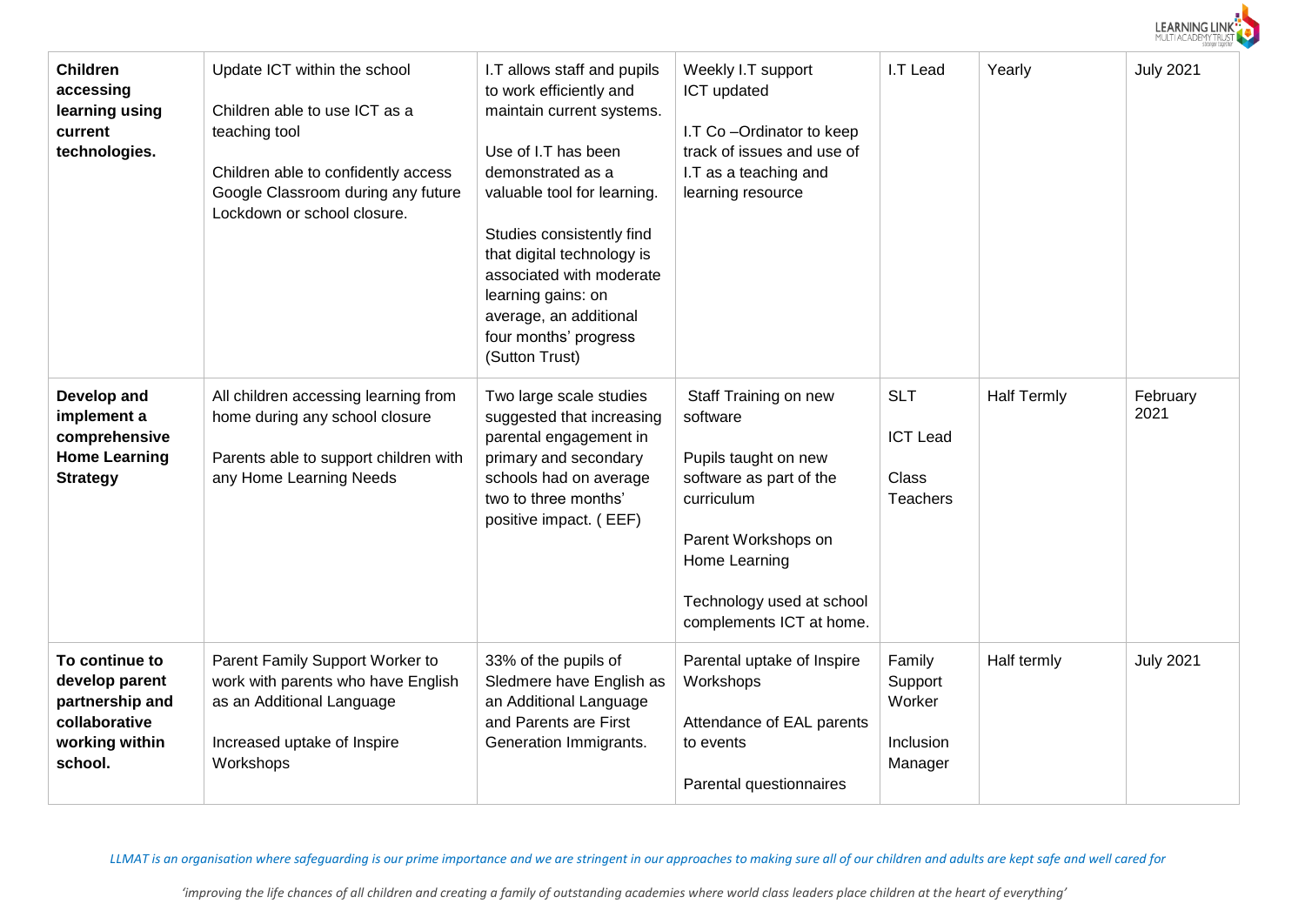| LEARNING LINK<br>MULTI ACADEMY TRUST<br>stronger together |
|-----------------------------------------------------------|
|-----------------------------------------------------------|

| To provide<br>challenge and<br><b>STEM enrichment</b><br>for more able<br><b>learners</b> | Greater Depth in all year to increase<br>End of KS2 SAT's Greater Depth<br>attainment to increase.<br>To ensure more able disadvantaged<br>pupils have enriched opportunities | Achievement in science<br>subjects is an essential<br>foundation for many<br>careers in science,<br>technology, engineering<br>and maths (often<br>abbreviated to STEM),<br>and a host of other non-<br>STEM related careers.<br>There is strong evidence<br>of a link between<br>economic disadvantage<br>and attainment in science,<br>which in turn is a<br>significant barrier to<br>further participation in<br>science subjects. If<br>approaches can be<br>identified which<br>successfully boost<br>attainment, this barrier<br>can be reduced (EEF) | Attainment and progress<br>data shows good impact<br>More children taking 11+ | Inclusion<br>Manager<br>More Able<br>Curriculum<br>lead. | Half termly                 | <b>July 2021</b> |
|-------------------------------------------------------------------------------------------|-------------------------------------------------------------------------------------------------------------------------------------------------------------------------------|--------------------------------------------------------------------------------------------------------------------------------------------------------------------------------------------------------------------------------------------------------------------------------------------------------------------------------------------------------------------------------------------------------------------------------------------------------------------------------------------------------------------------------------------------------------|-------------------------------------------------------------------------------|----------------------------------------------------------|-----------------------------|------------------|
|                                                                                           |                                                                                                                                                                               |                                                                                                                                                                                                                                                                                                                                                                                                                                                                                                                                                              |                                                                               |                                                          | <b>Total budgeted cost:</b> | £51,000          |

## **Review of impact and expenditure from 2019/20**

|                                                                                         | <b>SUMMARY INFORMATION 2019/20</b> |           |           |    |           |           |              |                                                                                           |  |  |  |              |          |
|-----------------------------------------------------------------------------------------|------------------------------------|-----------|-----------|----|-----------|-----------|--------------|-------------------------------------------------------------------------------------------|--|--|--|--------------|----------|
| Amount of Pupil Premium Grant received:<br>Number of pupils eligible for pupil premium: |                                    |           |           |    |           |           |              |                                                                                           |  |  |  |              |          |
| <b>EYFS</b>                                                                             | <b>Y1</b>                          | <b>Y2</b> | <b>Y3</b> | Y4 | <b>Y5</b> | <b>Y6</b> | <b>Total</b> | <b>Y1</b><br><b>Y5</b><br><b>EYFS</b><br><b>Y2</b><br><b>Y3</b><br><b>Y4</b><br><b>Y6</b> |  |  |  | <b>Total</b> |          |
| 14                                                                                      | 21                                 | 17        | 41        | 26 | 38        | 27        | 184          | £55400<br>£35300<br>£22440<br>£51140<br>£36620<br>£21420<br>£29680                        |  |  |  |              | £252,000 |
| Date of most recent pupil premium review: September 2020                                |                                    |           |           |    |           |           |              |                                                                                           |  |  |  |              |          |

*LLMAT is an organisation where safeguarding is our prime importance and we are stringent in our approaches to making sure all of our children and adults are kept safe and well cared for*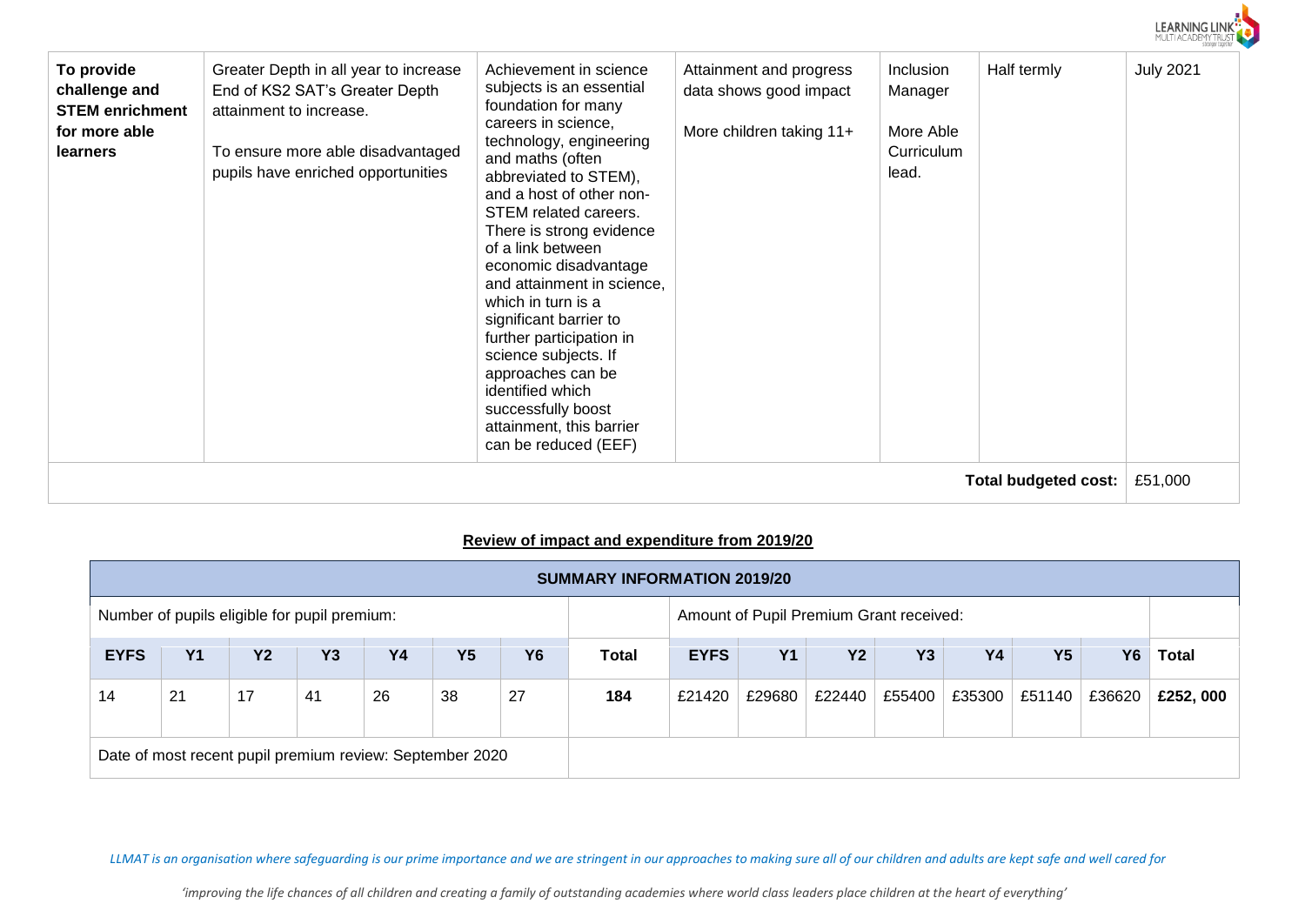

# **PREVIOUS ACADEMIC YEAR**

### **Quality of Teaching**

| <b>Action</b>                                                                                                                                                      | Intended outcome                                                                                                                                                                                                                                                                                               | <b>Impact</b>                                                                                                                                                                                                                                                                                                                                          | <b>Lessons learned</b>                                                                                                                                                                                                                                                                                                                                                              | Cost     |  |  |  |  |  |
|--------------------------------------------------------------------------------------------------------------------------------------------------------------------|----------------------------------------------------------------------------------------------------------------------------------------------------------------------------------------------------------------------------------------------------------------------------------------------------------------|--------------------------------------------------------------------------------------------------------------------------------------------------------------------------------------------------------------------------------------------------------------------------------------------------------------------------------------------------------|-------------------------------------------------------------------------------------------------------------------------------------------------------------------------------------------------------------------------------------------------------------------------------------------------------------------------------------------------------------------------------------|----------|--|--|--|--|--|
| To raise the quality of<br><b>Teaching and Learning to</b><br>outstanding through the<br><b>Teaching Coaching</b><br>Program                                       | To ensure that teachers receive<br>more frequent, granular and<br>actionable feedback - through real<br>time feedback.<br>The quality of teaching and learning<br>in our school is paramount in<br>improving attainment and progress<br>of all pupils.                                                         | The success criteria for these outcomes<br>have been met resulting in initial<br>improvements for all children and<br>teachers.<br>Guidance and support has helped<br>empower staff by directing them to do one<br>thing well, to become an expert in it.<br>Weekly Data Meetings have focussed<br>assessment of learning at a more granular<br>level. | Due to school closure Teaching<br>Coaches did not see a full cycle of<br>implementation and therefore this<br>program would need to continue in<br>the next academic year.<br>It would be good to find a way of<br>replicating this parental<br>engagement when school fully<br>opens that is practical and<br>sustainable.                                                         | £99, 335 |  |  |  |  |  |
| <b>Improve Speaking and</b><br><b>Listening through the</b><br><b>Communication Friendly</b><br><b>Spaces Training and</b><br>implementation (Elizabeth<br>Jarman) | Children to develop speaking and<br>listening skills show boosted<br>progress with regards to reading<br>and writing skills.<br>EAL pupils received specific<br>support and made good progress in<br>language acquisition and<br>development.<br>Reduced behaviour incidents.<br>Increased on task behaviours. | Initial assessment and monitoring in<br>Autumn 2019 indicated a positive impact<br>of the implementation of the<br><b>Communication Friendly Spaces</b><br>approach.<br>Observations showed that children were<br>making good use of all learning spaces<br>and holding meaningful curriculum<br>conversations.                                        | Although initial data indicated a<br>positive outcome of this program,<br>this project has been adversely<br>impacted upon due to COVID-19.<br>In order to keep the school COVID<br>secure many of the principals and<br>approaches of Communication<br>Friendly Spaces have had to be<br>abandoned.<br>This approach will continue after<br>the pandemic with some<br>adaptations. | £21,000  |  |  |  |  |  |
|                                                                                                                                                                    | <b>Targeted support</b>                                                                                                                                                                                                                                                                                        |                                                                                                                                                                                                                                                                                                                                                        |                                                                                                                                                                                                                                                                                                                                                                                     |          |  |  |  |  |  |

*LLMAT is an organisation where safeguarding is our prime importance and we are stringent in our approaches to making sure all of our children and adults are kept safe and well cared for*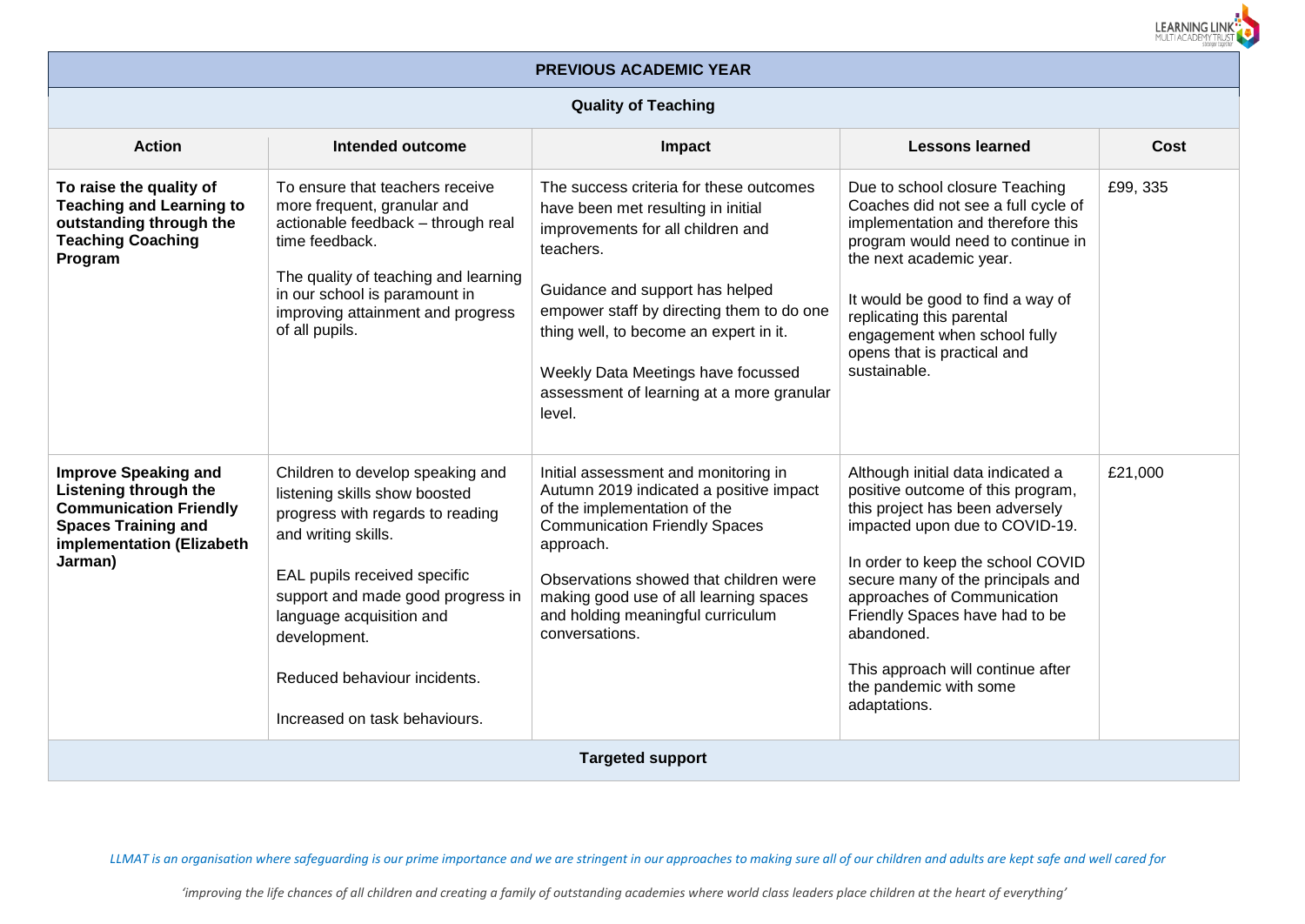

| <b>Ensure mental health and</b><br>wellbeing and through<br><b>Peer Mediators Training</b><br>(Year 5) and Peacemakers<br><b>Training (All Staff)</b>                                                                 | Reduced incidents of behaviour<br>problems during unstructured times<br>Peer Mentoring<br>Children build resilience and<br>problem solving skills.                                                    | This was a positive program. Children<br>responded well to the intervention and<br>teacher built in the approach into their<br>teaching.<br>Children independently sought the Peer<br>Mediators service.<br>Behaviour incidents during play and<br>lunchtimes reduced by 42%                                                                                                                                                                                                  | Due to COVID-19 this program has<br>been interrupted.<br>This intervention should continue<br>when it is safe to do so.                                                                                                                                                                                                                                                                                                                                                                                | £800    |  |  |  |  |  |  |
|-----------------------------------------------------------------------------------------------------------------------------------------------------------------------------------------------------------------------|-------------------------------------------------------------------------------------------------------------------------------------------------------------------------------------------------------|-------------------------------------------------------------------------------------------------------------------------------------------------------------------------------------------------------------------------------------------------------------------------------------------------------------------------------------------------------------------------------------------------------------------------------------------------------------------------------|--------------------------------------------------------------------------------------------------------------------------------------------------------------------------------------------------------------------------------------------------------------------------------------------------------------------------------------------------------------------------------------------------------------------------------------------------------------------------------------------------------|---------|--|--|--|--|--|--|
| Meet the SEMH needs of<br>children through the ole of<br>the Learning Support<br>Mentor. (social groups, 1:1<br>IEP work, wishes and<br>feelings work, mentoring,<br>additional tuition and<br><b>Nurture Groups)</b> | Learning needs of all children met.<br>Teaching style meets every child's<br>learning style.<br>Needs of children with additional<br>needs met<br>Children with SEND make good or<br>better progress. | The new 'My Learning Pathway' has<br>refined the graduated approach to SEND.<br>All stakeholders work collaboratively to<br>ensure needs of the child are met.<br>The Nurture Group meets the needs of<br>children who have SEMH needs. Baseline<br>and end Boxhall Profiles indicate a<br>significant progress with children's<br>developmental needs.<br>Staff are clear about the SMART targets<br>for children with SEND and have put<br>relevant interventions in place. | This program is a low cost high<br>impact intervention which ensure<br>that children are ready to learn.<br>Monitoring has shown that children<br>who are persistently absent attend<br>school on days when the Nurture<br>Group takes place.<br>Consider increasing the Nurture<br>model in order to ensure the needs<br>of the most vulnerable children are<br>met.<br>There is now a need to consider<br>the types of interventions<br>implemented and ensure all<br>interventions are data driven. | £73,921 |  |  |  |  |  |  |
|                                                                                                                                                                                                                       | <b>Wider Strategies</b>                                                                                                                                                                               |                                                                                                                                                                                                                                                                                                                                                                                                                                                                               |                                                                                                                                                                                                                                                                                                                                                                                                                                                                                                        |         |  |  |  |  |  |  |
| Improve parent<br>collaborations and access<br>through the role of the<br><b>Parent Liaison Officer and</b><br><b>Family Support Worker</b>                                                                           | Ensure all parents are able to<br>access the school.<br>Decrease persistent absence<br>Strengthen home school relations.                                                                              | This role has been powerful in trying to<br>increase school attendance.<br>Parents whose first language is not<br>English are more willing to enter school<br>and speak to someone regarding their<br>child's learning needs.                                                                                                                                                                                                                                                 | These roles have proven to be a<br>valuable resource in ensuring good<br>and positive relations between<br>school and home.<br>The wellbeing lead will take over<br>some of this role in Autumn 2020.                                                                                                                                                                                                                                                                                                  | £38,000 |  |  |  |  |  |  |